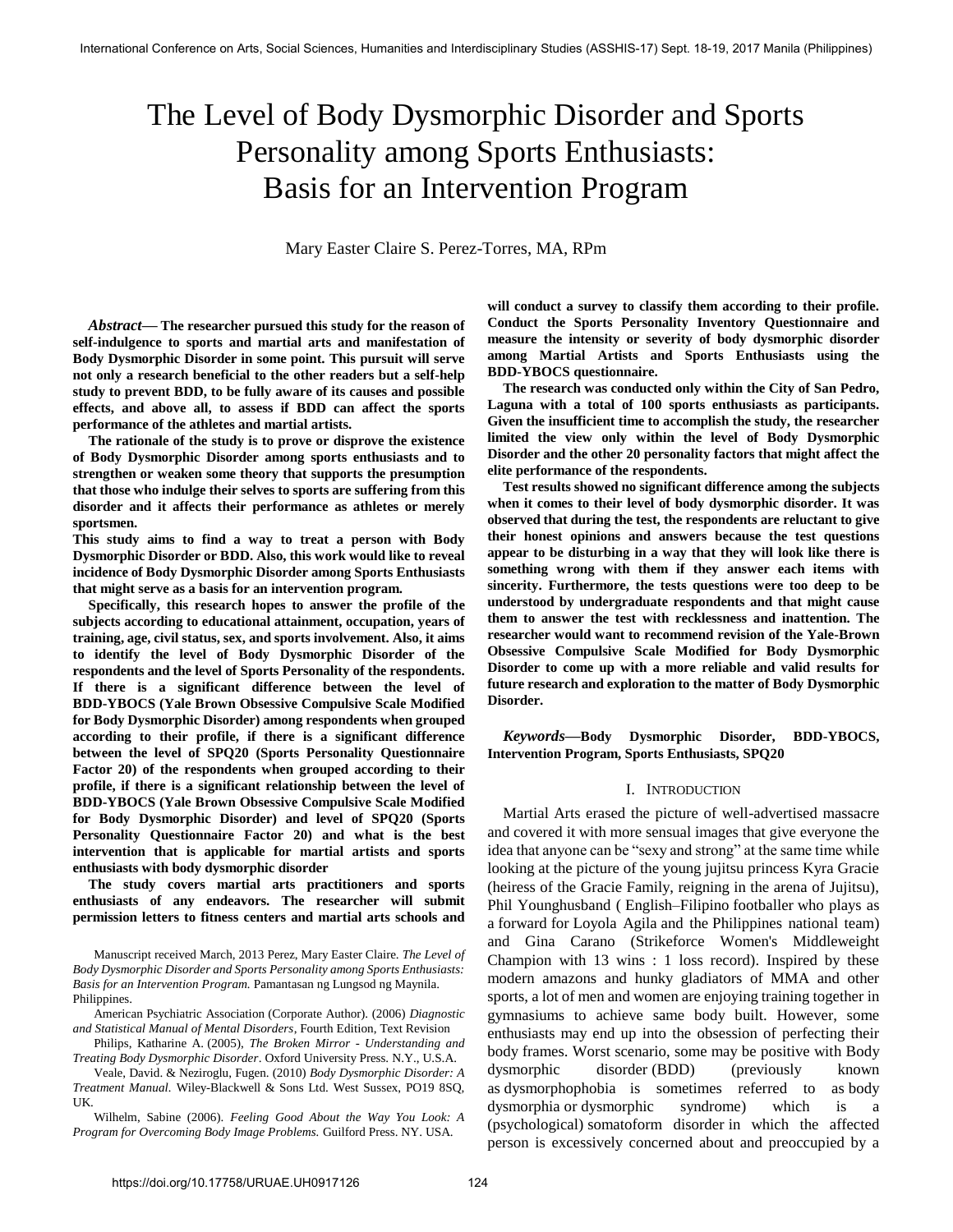perceived defect in his or her physical features [\(body image\)](http://en.wikipedia.org/wiki/Body_image). With these things in mind, the researcher would like to find out this phenomenon and if Body Dysmorphic Disorder (BDD) is helping the subjects get better or falter in their performance.

People with BDD have distorted views of themselves, which can lead to harmful or socially avoidant behaviors or repeated attempts to correct perceived problems through surgery. Some of the warning signs that a person may have BDD include the following: (a) Engaging in repetitive and time-consuming behaviors, such as looking in a mirror, picking at the skin, and trying to hide or cover up the defect, (b) Constantly asking for reassurance that the defect is not visible or too obvious, (c) Repeatedly measuring or touching the defect, (d) Experiencing problems at work or school, or in relationships due to the inability to stop focusing about the defect, (e) Feeling self-conscious and not wanting to go out in public, or feeling anxious when around other people, (f) Repeatedly consulting with medical specialists, such as plastic surgeons or dermatologists, to find ways to improve his or her appearance. [\(American Psychiatric Association](http://www.amazon.com/s/ref=ntt_athr_dp_sr_1?_encoding=UTF8&sort=relevancerank&search-alias=books&field-author=American%20Psychiatric%20Association) . *Diagnostic and Statistical Manual of Mental Disorders*, Fourth Edition, Text Revision, 2006)

Body dysmorphic disorder (BDD) is characterized by a preoccupation with imagined or minor defects in appearance leading to significant distress and impairment in social and/or occupational functioning. Preoccupations commonly concern face, skin and hair (Philips, 2000). BDD is frequently co-morbid with obsessive-compulsive disorder (OCD) and the two disorders share many features. Individuals with BDD experience recurrent, persistent and intrusive preoccupations about their perceived physical defects that are similar to the obsessions seen in OCD. Ritualistic BDD behaviors such as mirror checking and hair grooming are similar to the compulsions of OCD. For these reasons, it has been speculated that BDD may be an obsessive-compulsive spectrum disorder (Castle, 2006).

Phillips & Menard (2006) found the completed-suicide rate in patients with BDD to be 45 times higher than that of the genera[l United States](http://en.wikipedia.org/wiki/United_States) population. This rate is more than double that of those wit[h clinical depression a](http://en.wikipedia.org/wiki/Clinical_depression)nd three times as high as that of those wit[h bipolar disorder.](http://en.wikipedia.org/wiki/Bipolar_disorder) [Suicidal ideation](http://en.wikipedia.org/wiki/Suicidal_ideation) is also found in around 80% of people with BDD. There has also been a suggested link between undiagnosed BDD and a higher-than-average suicide rate among people who have undergone cosmetic surgery.

The researcher, decided to take a chance on this study for the reason of self-indulgence to sports and martial arts and manifestation of Body Dysmorphic Disorder in some point. This pursuit will serve not only a research beneficial to the other readers but a self-help study to prevent BDD, to be fully aware of its causes and possible effects, and above all, to assess if BDD can affect the sports performance of the athletes and martial artists.

 In this study, the sports personality as performing and non-performing athletes or martial artists and the severity of Body Dysmorphic Disorder will be compared and correlated to check if somehow BDD is a condition that could trigger athletes

or martial artists to perform better or to lose the drive to excel as sportsmen.

# II. PROCEDURE FOR PAPER SUBMISSION

## *A. Review Stage*

The researcher submitted permission letters to fitness centers and martial arts schools and used the SPQ20 sport personality questionnaire which is designed to provide information about the personality and mental factors that contribute to elite performance in sport. Next, the researcher will administer the BDD test called Yale Brown Obsessive Compulsive Scale Modified for Body Dysmorphic Disorder (BDD-YBOCS), a 12-item semi structured clinician-rated instrument designed to rate severity of body dysmorphic disorder (BDD). From this point, the martial artists and athletes were already divided into two groups, the performing and non-performing.

# *B. Final Stage*

The subjects were compared if BDD is affecting their performance in the sports they are involved with or somehow their sports attitude has somehow bring forth BDD. Finally, the researcher recommended the appropriate statistical treatment to quantify the percentage of Martial Artists and Sports Enthusiasts who are positive with Body Dysmorphic Disorder from those who are not and how is it affecting them and the other aspects of their lives.

## *C. Statistical Treatment*

For the demographic profile of the subjects according to:

## **1. Educational Attainment**

The researcher divided the subjects into three highest educational attainments which are elementary graduate, high school graduate and college graduate. In order to get the correlation and dependence of the mean between three groups, the researcher will use ANOVA (Analysis of Variance).

## **2. Occupation**

The researcher divided the subjects into with or without occupation. In order to get the correlation and dependence of the mean between two groups, the researcher will use t-test in these two different conditions.

## **3. Years of Training**

The researcher divided the subjects into less than 5 years and more than 5 years sports players. In order to get the correlation and dependence of the mean between two groups, the researcher will use t-test in these two different conditions.

# **4. Age**

The researcher divided the subjects into teens (11-19) and adults (20-above) sports players. In order to get the correlation and dependence of the mean between two groups, the researcher will use t-test in these two different conditions.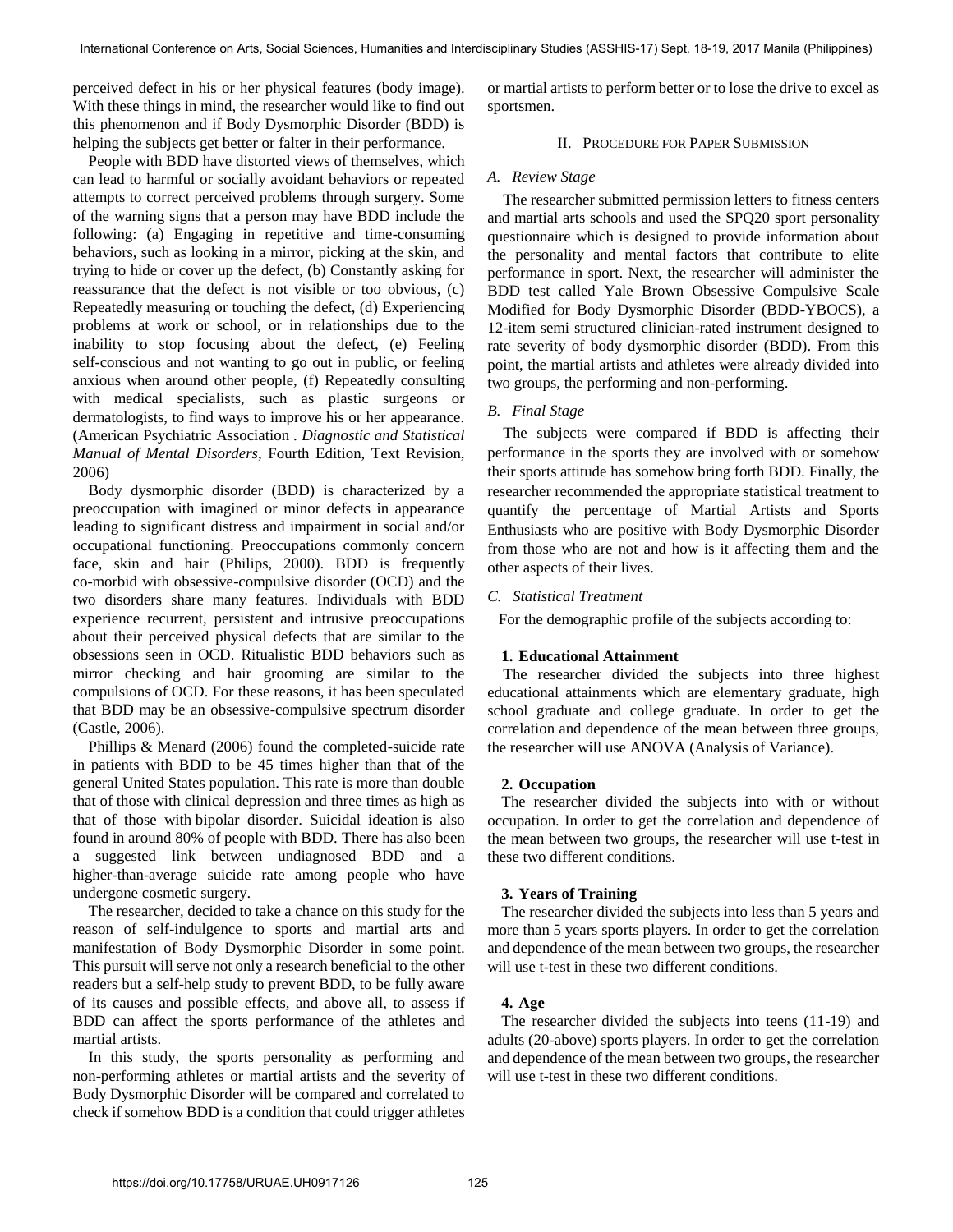# **5. Civil Status**

The researcher divided the subjects into married and single sports players. In order to get the correlation and dependence of the mean between two groups, the researcher will use t-test in these two different conditions.

# **6. Sex**

The researcher divided the subjects into male and female sports players. In order to get the correlation and dependence of the mean between two groups, the researcher will use t-test in these two different conditions.

## **7. Sports Involvement**

The researcher divided the subjects into team and individual sports players. In order to get the correlation and dependence of the mean between two groups, the researcher will use t-test in these two different conditions.

# **8. Sports Personality and Level of Body Dysmorphic Disorder**

For the significant relationship between BDD and SPQ, the researcher will use Pearson *r* test which is used to measure the [correlation](http://en.wikipedia.org/wiki/Correlation) (linear dependence) between two variables *X* and *Y.*

## III. METHODOLOGY

## *A. Research Design*

This study applied descriptive correlational design which is based on observation, of an event or events, from which theories may later be developed to explain the observations. The descriptive techniques discussed above permit a statement, in the form of correlations, about that relationship to make comparison among Sports Enthusiasts with regards to their sports personality inventory and which among them have the manifestation of Body Dysmorphic Disorder and how does it affect their performance.

In this study, the researcher came up with details about Body Dysmorphic Disorder, its symptoms and possible percentage of Martial Artists and Sports Enthusiasts who are affected and positive with this condition. Also, the researcher will employ exploratory research to yield information to explain problems which are not yet clearly defined or the real scope is still unclear.

# *B. Research Locale*

The researcher focused on the Martial Artists and Sports Enthusiasts located within the vicinity of San Pedro, Laguna, Philippines for the reason of accessibility and convenience to conduct the study. San Pedro, Laguna is a nest of more than 20 gyms and dojos and over 1,000 martial artists and sports enthusiasts who regularly train every weekend.

## *C. Samples and Sampling Technique*

The researcher chose convenience sampling and purposive sampling technique. Convenience sampling technique is either a collection of subjects that are accessible or a self-selection of individuals willing to participate which is exemplified by your volunteers.

Since the researcher is a Martial Artists and Sports Enthusiasts, it is convenient to pick subjects that are also attending trainings and exercising in gyms and schools. On the other hand, purposive sampling targets a particular group of people. In this case, the main subject of the research will be one hundred (100) Martial Artists and Sports Enthusiasts who are practicing regularly in their schools and training areas.

# *D. Instrumentation*

The SPQ20 was designed to meet the key criteria in the EFPA Review Model for the Description and Evaluation of Psychological Tests (Bartram, 2002). The EFPA Review Model was produced to support and encourage the process of harmonizing the reviewing tests. It provides a standard set of criteria to assess the quality of modern psychometric tests. These cover the common areas of test review such as norms, reliability, and validity.

The SPQ20 has adequate internal consistency reliability as defined by the EFPA Review Model. The sten score seems range from 0.84 to 1.31 with a median of 1.08. This indicates that there is a 68% likelihood that the person's true score on one of the scales will about one sten either side of the observed score. There needs to be a difference of two stens between the scores of two athletes on a scale before it can be assumed that there is a reliable difference between them on a scale (SPQ20 Manual, 2011).

Also, a follow-up test to find out the intensity or severity of Body Dysmorphic Disorder will be administered to the subjects. The authors developed the Yale Brown Obsessive Compulsive Scale Modified for Body Dysmorphic Disorder (BDD-YBOCS), a 12-item semi structured clinician-rated instrument designed to rate severity of body dysmorphic disorder (BDD). The scale was administered to 125 subjects with BDD, and interviews with 15 subjects were rated by 3 other raters. Test-retest reliability was assessed in 30 subjects. Other scales were administered to assess convergent and discriminant validity and sensitivity to change was evaluated in a study of fluvoxamine. Each item was frequently endorsed across a range of severity. Good interrater reliability, test-retest reliability, and internal consistency were obtained. BDD-YBOCS scores correlated with global severity scores but not with a measure of general psychopathology; they were modestly positively correlated with depression severity scores. Three factors accounted for 59.6 percent of the variance. The scale was sensitive to change in BDD severity. The BDD-YBOCS appears to be a reliable and valid measure of BDD severity and is a suitable outcome measure in treatment studies of BDD.

# IV. RESULTS AND DISCUSSIONS

## *A. Figures and Tables*

**The Level of Body Dysmorphic Disorder Scores of the Subjects Grouped According to Educational Attainment** 

| Sum of<br><b>Squares</b> | df | Mean<br><b>Square</b> |     | Sig. | Interp. | <b>Decision</b>     |
|--------------------------|----|-----------------------|-----|------|---------|---------------------|
| 59.920                   | ∸  | 29.960                | 436 | 648  | No Sig. | Accept $H_{\alpha}$ |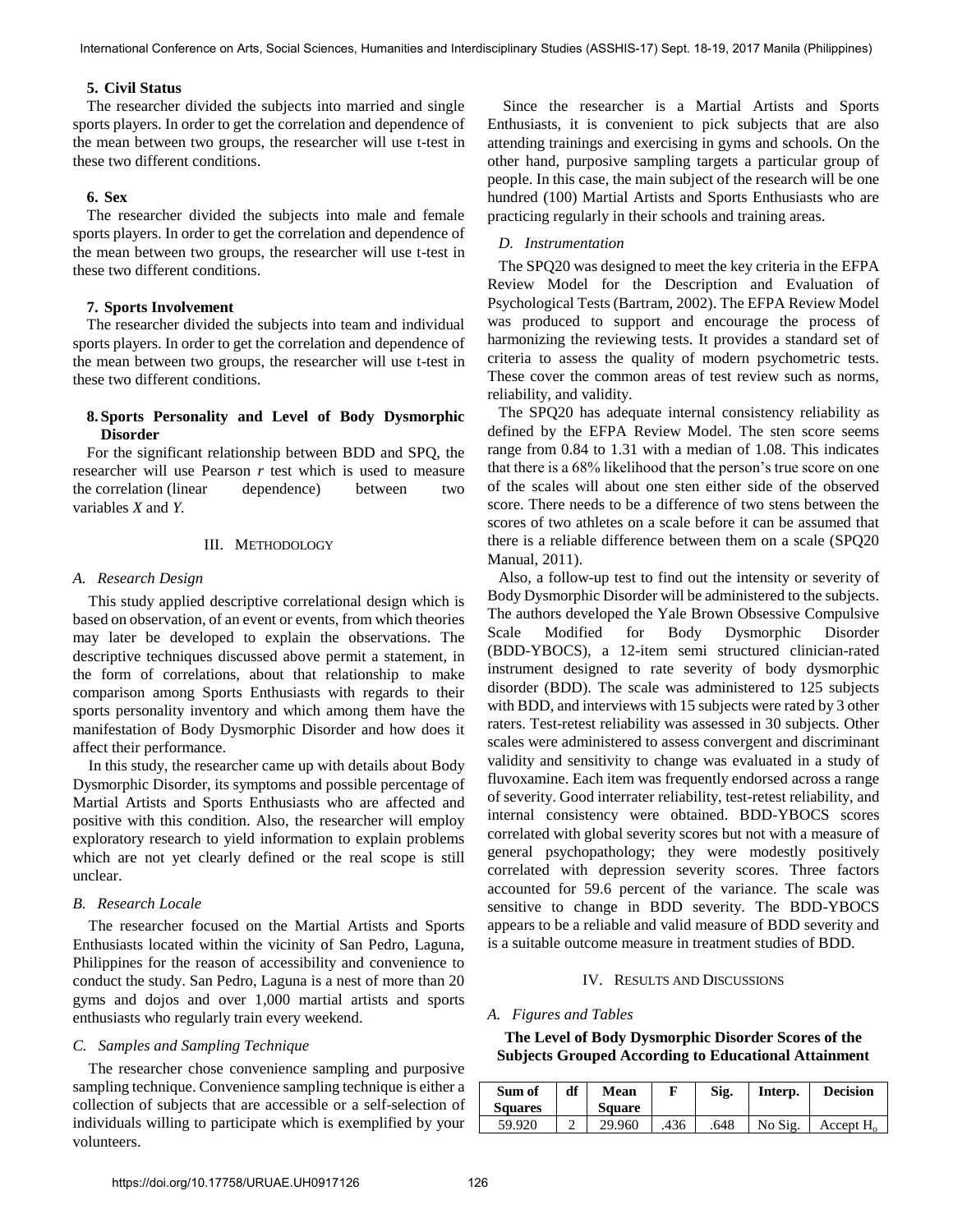This table displays the level of the body dysmorphic disorder scores of the subjects grouped according to educational attainment using ANOVA (Analysis of Variance) since there are three groups being tested. According to the result, having  $\alpha$ =0.05, the test result is higher, therefore there is no significant relationship between the levels of Body Dysmorphic Disorder scored of the subjects grouped according to educational attainment.

### **Independent Samples Test of the Body Dysmorphic Disorder Score of the Subjects Grouped According to Occupation**

| According to Occupation |    |         |                 |              |  |  |
|-------------------------|----|---------|-----------------|--------------|--|--|
|                         | df | Interp. | <b>Decision</b> |              |  |  |
| 575                     | 98 | .567    | No Sig.         | Accept $H_0$ |  |  |

 This table illustrates the level of the body dysmorphic disorder scores of the subjects grouped according to educational attainment using t-test since there are only two groups tested. Based on the result, having  $\alpha=0.05$ , the test res higher, therefore there is no significant relationship between the levels of Body Dysmorphic Disorder scored of the subjects grouped according to occupation. 4

#### **Independent Samples Test of the Body Dysmorphic Disorder Score of the Subjects Grouped According to Years of Training**

| According to years of fraining |    |                      |         |                 |  |  |  |
|--------------------------------|----|----------------------|---------|-----------------|--|--|--|
|                                | df | Sig.<br>$(2-tailed)$ | Interp. | <b>Decision</b> |  |  |  |
| .163                           | 98 |                      | No Sig. | Accept $H_0$    |  |  |  |

 This table indicates the level of the body dysmorphic disorder scores of the subjects grouped according to educational attainment using t-test since there are only two groups being tested. Found from the result of this table, having  $\alpha=0.05$ , the test result is higher, therefore there is no significant relationship between the levels of Body Dysmorphic Disorder scored of the subjects grouped according to the years of training.

**Independent Samples Test of the Body Dysmorphic Disorder Score of the Subjects Grouped According to Age** 

|          | df | Sig.<br>$(2-tailed)$ | Disorder beore of the bubjects Grouped Hecording to Hge<br>Interp. | <b>Decision</b> |
|----------|----|----------------------|--------------------------------------------------------------------|-----------------|
| $-1.788$ | 98 |                      | No Sig.                                                            | Accept H        |

 This table insinuates the level of the body dysmorphic disorder scores of the subjects grouped according to educational attainment using t-test since there are only two groups being tested. Established from the data of this table, having  $\alpha=0.05$ , the test result is higher, therefore there is no significant relationship between the levels of Body Dysmorphic Disorder scored of the subjects grouped according to age.

**Independent Sample Test of the Body Dysmorphic Disorder Score of the Subject Grouped According to Civil Status** 

|         | df | Sig.<br>$(2-tailed)$ | Interp. | <b>Decision</b>       |
|---------|----|----------------------|---------|-----------------------|
| $-.159$ | 98 |                      | No Sig. | Accept H <sub>o</sub> |

 This table directs the level of the body dysmorphic disorder scores of the subjects grouped according to educational attainment using t-test since there are only two groups being tested. Supported by the data in this table, having  $\alpha = 0.05$ , the test result is higher, therefore there is no significant relationship between the levels of Body Dysmorphic Disorder scored of the subjects grouped according to civil status.

**Independent Sample Test of the Body Dysmorphic Disorder Score of the Subject Grouped According to Sports Involvement** 

| орогь шубгусшене |    |         |                 |              |  |  |
|------------------|----|---------|-----------------|--------------|--|--|
|                  | df | Interp. | <b>Decision</b> |              |  |  |
| $-.559$          | 98 | .578    | No Sig.         | Accept $H_0$ |  |  |

 This table denotes the level of the body dysmorphic disorder scores of the subjects grouped according to educational attainment using t-test since there are only two groups being tested. Insinuated by this table, having  $\alpha=0.05$ , the test result is higher, therefore there is no significant relationship between the levels of Body Dysmorphic Disorder scored of the subjects grouped according to sports involvement.

**Pearson Correlation and p Value of BDD-YBOCS and SPQ20**

| <b>BDD-YBOCS</b> and     | Pearson | p       | Interp. | Decision     |
|--------------------------|---------|---------|---------|--------------|
| SPQ <sub>20</sub>        | Correl. | value   |         |              |
| Competitiveness          | $-.108$ | .284    | No Sig. | Accept $H_0$ |
| Aggressiveness           | .130    | .198    | No Sig. | Accept $H_0$ |
| Self-Efficacy            | .038    | .708    | No Sig. | Accept $H_0$ |
| Flow                     | .029    | .773    | No Sig. | Accept $H_0$ |
| Achievement              | .062    | .542    | No Sig. | Accept $H_0$ |
| Power                    | .113    | .263    | No Sig. | Accept $H_0$ |
| Conscientiousness        | .070    | .487    | No Sig. | Accept $H_0$ |
| Ethics                   | $-.073$ | .473    | No Sig. | Accept $H_0$ |
| Adaptability             | .166    | .098    | No Sig. | Accept $H_0$ |
| Self-Awareness           | .075    | .460    | No Sig. | Accept $H_0$ |
| Intuition                | .090    | .375    | No Sig. | Accept $H_0$ |
| Relationships            | $.214*$ | $.032*$ | Sig.    | Reject $H_0$ |
| Empathy                  | .145    | .151    | No Sig. | Accept $H_0$ |
| Emotions                 | .100    | .322    | No Sig. | Accept $H_0$ |
| <b>Managing Pressure</b> | .131    | .194    | No Sig. | Accept $H_0$ |
| Fear of Failure          | .018    | .861    | No Sig. | Accept $H_0$ |
| Burn out                 | $-.137$ | .175    | No Sig. | Accept $H_0$ |
| Self-Talk                | $-.051$ | .614    | No Sig. | Accept $H_0$ |
| Visualization            | .043    | .674    | No Sig. | Accept $H_0$ |
| Goal-Setting             | .011    | .915    | No Sig. | Accept $H_0$ |

 This table shows the Pearson correlation and p-Value of BDD-YBOCS and SPQ20 and it refers to the significant relationship of the score of the respondents in personality factor Relationships. Therefore, there is a significant relationship of Body Dysmorphic Disorder and to the personality factor Relationship score of the sports enthusiasts that as the level of BDD increase the Relationship factor of the sports enthusiasts decrease. Wherein those with high scores in the factor of Relationships enjoy being where the action is, find it easy to talk to people, and use sport as a platform for building relationships are expected to have a low level of Body Dysmorphic Disorder but those with low score in the factor of Relationships are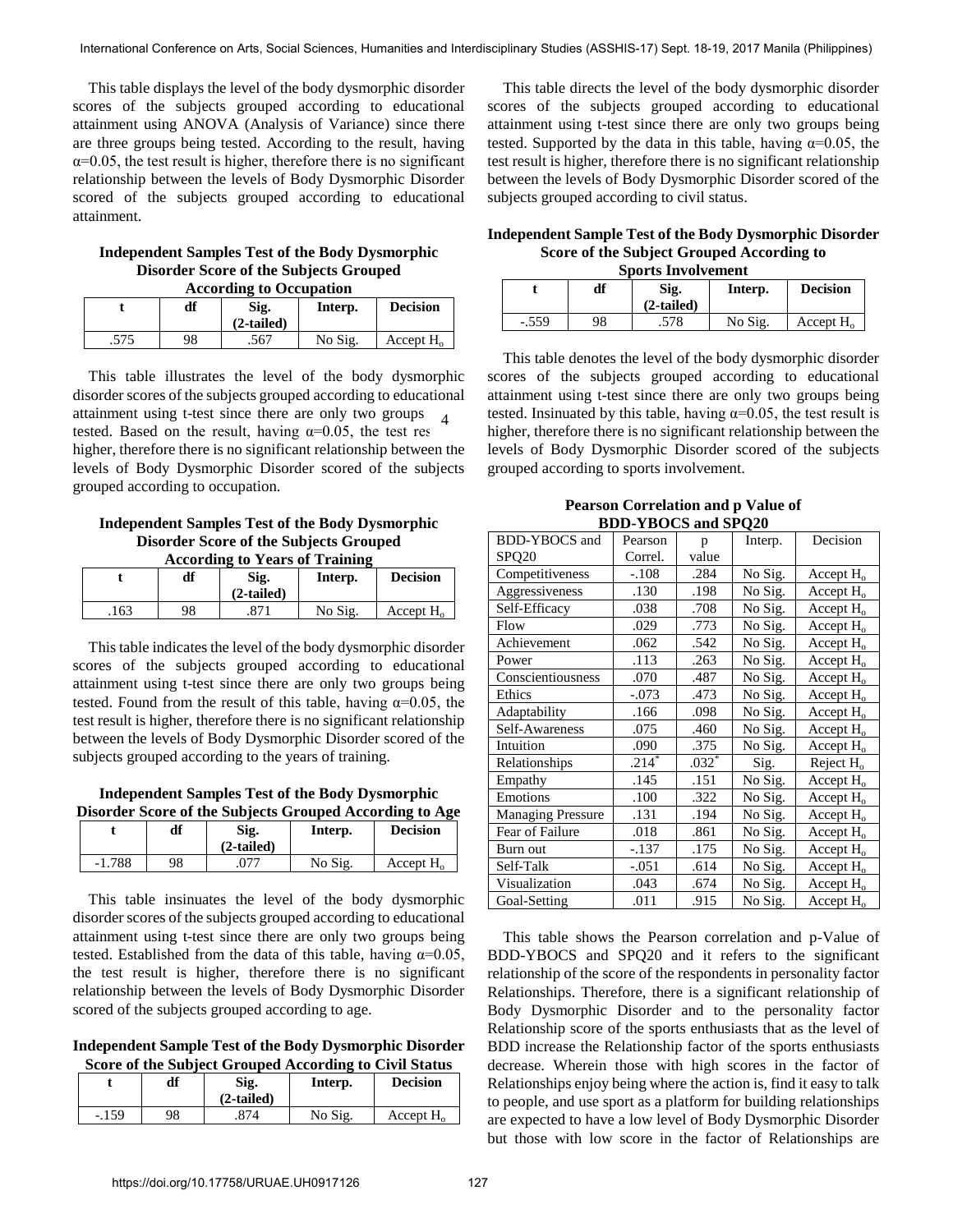mostly quiet and reserved in groups and dislike being the center of attention and are probably have a high level of Body Dysmorphic Disorder.

## V. CONCLUSION

Having occupation give some sportsmen the capacity to pay gym membership and training fees that sometimes are costly. Joblessness may have also caused some of the respondents to spend time finding job rather than training.

There are more neophytes training compared to veterans or those who have been training for more than 6 years. When asked about the probable reason, a coach mentioned that those who have been training for so long tend to get used to the art and weary about it. A lot of students are coming in but when they learn already after a while, they quit for two common grounds: they became so busy or they found something more interesting to do.

There is more population of young adolescent sports enthusiasts rather than the adults. Adults may be more enthusiastic but they tend to be more preoccupied with a lot of things such as work, family, marriage and finances unlike the young adolescents who have the luxury of time and are more active physically. During summer, parents tend to look for summer sports clinic where they can enroll their children to prevent them from doing things that are not productive and helpful that could be a good basis to come up with this result.

It is observable that there are more single athletes than married ones. This is expected because married athletes are into a lot of responsibilities and priorities rather than training sports. Some experts also noted that, especially as they mature, athletes also have to manage kinds of life stressors that most adults address on a daily basis. They are faced with concerns such as marriage, families of their own, setting up and moving house, handling mortgages and other major financial commitments and family illnesses (Richardson, 2008).

It can be seen that more sportsmen are involved in individual sports. Everyone raves about the benefits of team sports for children. They develop teamwork. They develop social skills and networks of friends and so on. But team sports may pale in comparison to individual performance sports when it comes to things like independent thought, leadership, and self-reliance. Self-reliance is a skill undoubtedly developed in individual sports. As a sole performer, you've got no one to rely on but yourself. Training for that event you may have several friends and training partners helping you, but you know that it's up to you on performance day. Whereas in group sports most athletes have the knowledge that success and failure both are a team effort, and no matter how well or how poorly one performs, it's up to the team as a whole to work together and win. One may argue this develops dependence rather than independence (Fazio, 2012).

It is evident that most of the subjects who are high school at present have higher level of body dysmorphic disorder compared to the subjects who were high school graduate and college graduate. In a study of Phillips, et al. (2006), Body dysmorphic disorder (BDD) usually begins during adolescence, but its clinical features have received little investigation in this age group. Two hundred individuals with BDD (36 adolescents;

164 adults) completed interviewer-administered and self-report measures. Adolescents were preoccupied with numerous aspects of their appearance, most often their skin, hair, and stomach. Among the adolescents, 94.3% reported moderate, severe, or extreme distress due to BDD, 80.6% had a history of suicidal ideation, and 44.4% had attempted suicide. Adolescents experienced high rates and levels of impairment in school, work, and other aspects of psychosocial functioning.

It is evident that there are more newbies who tend to have body dysmorphic disorder rather than those who have been training for quite a long time. In the journal of Peters (2012), he stated that the new generation of athletes tends to have more eating disorder problem at present time. He also cited that the most common disorder is muscle dysmorphia which is a disorder wherein a person becomes obsessed with the idea that he or she is not muscular enough.

It is therefore seen that more adult athletes have the tendency to have body dysmorphic disorder. There were studies that talk about the involvement of veteran athletes into problems such as eating disorders and depression concerning body appearance. They have more tendencies to perfect their physique and to excel in their sports.

Married sports enthusiasts tend to have a higher level of body dysmorphic disorder compared to those who are single. This can be observed among married athletes whose attention is diverted from sports into a married life. Training is most often the last in their priority list although in the long run they tend to see what they have taken for granted.

Those who are involved to individual sports have the tendency to have a higher level of body dysmorphic disorder when compared those who are involved to team sports. Since individual sports encourage self-reliance, some athletes tend to see that they are solely dependent with their selves and more eyes are focus on them rather than if they are in the team.

It is perceptible that high school graduates have not found successful technique for regulating their feelings and emotions but they most of the time uses visualization to rehearse performances and regulate their emotions.

It is concluded that those who are working tend not to be motivated by power and authority in sports and have avoided putting their selves forward for leadership positions. On the other hand, they display sportsmanship, trying to do the right thing, and avoiding performance enhancement drugs.

It can be therefore concluded in this record that married athletes can display sportsmanship, try to do the right thing, and avoid performance enhancement drugs but have not found a successful technique for regulating their feelings and emotions.

It shows that there is a significant relationship of Body Dysmorphic Disorder and to the personality factor Relationship score of the sports enthusiasts that as the level of BDD increase the Relationship factor of the sports enthusiasts decrease. Wherein those with high scores in the factor of Relationships enjoy being where the action is, find it easy to talk to people, and use sport as a platform for building relationships are expected to have a low level of Body Dysmorphic Disorder but those with low score in the factor of Relationships are mostly quiet and reserved in groups and dislike being the center of attention and are probably have a high level of Body Dysmorphic Disorder.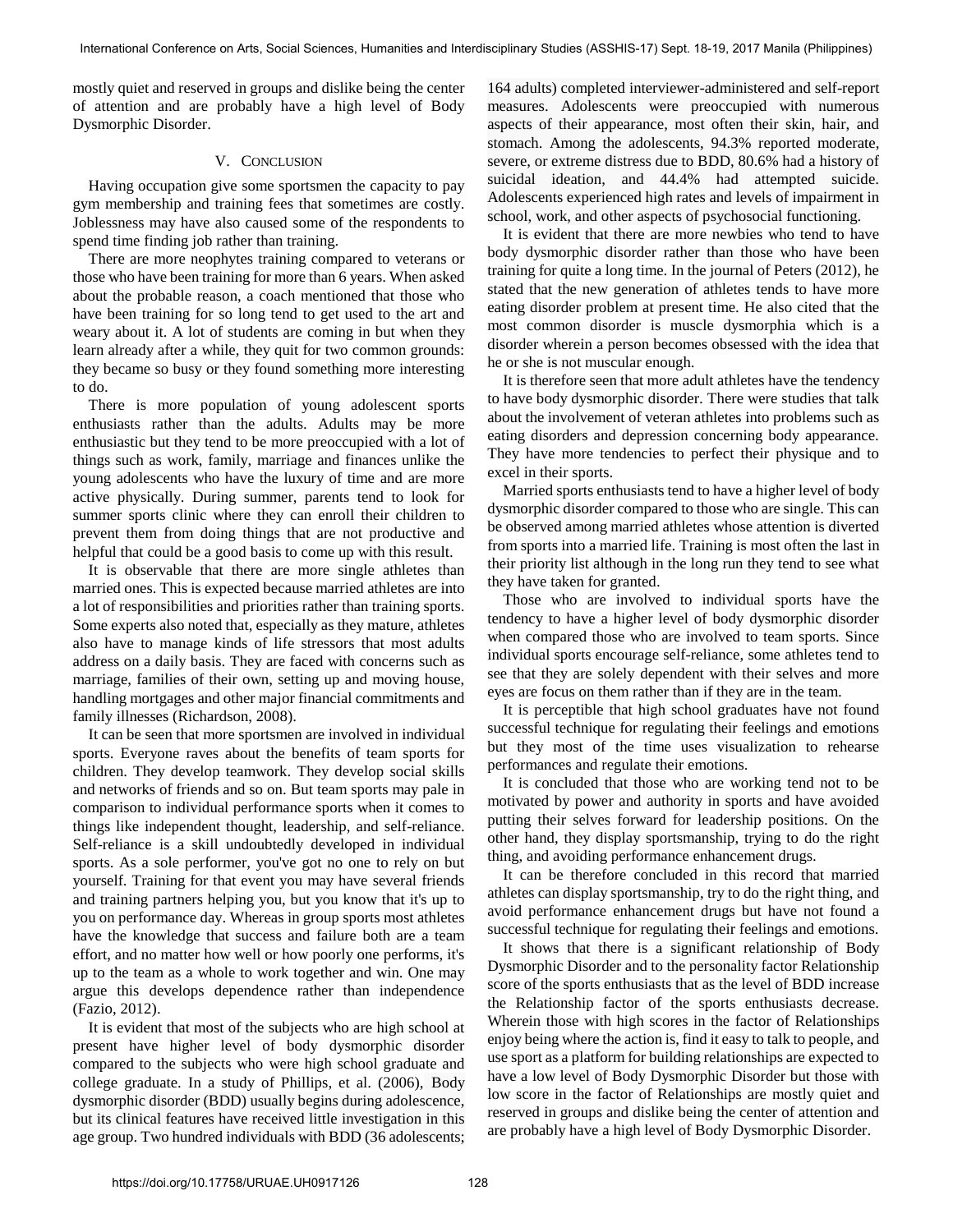## VI. RECOMMENDATION

It is really important that adolescents should be guided properly in dealing with their imperfections and this should be explained by a trusted coach or a reliable counsellor. They should be given the confidence that having defects or physical flaws has nothing to do with their performance and despite these; they should be helped to function well personally and socially.

Those who are not working have higher level of body dysmorphic disorder compared to the subjects who are working. This tendency is inevitable because of the luxury of time given to those without occupation to look at their selves and have self-criticism. Group counselling is recommended to hearten each one who feels not good enough due to their body dilemmas. Trainers should also be trained to speak fortifying words to prevent hurting the ailing heart of the athletes who have no job or are still studying.

It is evident that there are more newbies who tend to have body dysmorphic disorder rather than those who have been training for quite a long time. New trainees should be given the moral support that they need because sometimes, the reason why they involved their selves in to their sports is because of the physical problems that they were trying to deal with. Performance assessment is therefore advocated to show the improvement as they progress in years in their performance instead of focusing to their bodily crisis.

Married sports enthusiasts tend to have a higher level of body dysmorphic disorder compared to those who are single. This case could be the most common scenario among married athletes. They tend to focus on improving their selves to stay attractive for their spouses or loathe their bodies due to the result brought by marriage. Marriage counselling is highly directed. A marriage booster counselling may help the couples to understand the needs of each other and encourage one another to make each other feel good about their selves.

Those who are involved to individual sports have the tendency to have a higher level of body dysmorphic disorder when compared those who are involved to team sports. This is really surprising because the researcher expected the opposite result due to the point of comparison of team player from the other members of the team. However, this result could still be expected since an individual player is carrying all the pressure in his shoulders and concentrated to enhance their selves and performance. If this is the case, individual counselling is needed to correct the view of one person to their selves and to eliminate their attention from their physical blemishes.

The test result shows that there are five personality factors that have significant relationship among the level of SPQ20 of the subjects grouped according to educational attainment. The following are power, emotions, burn out, self-talk, and visualization. In general, the subjects who were elementary graduates or are high school students at present showed high score in these categories. Adolescents may be active in sports for they have the luxury of time and support that they can get and their youth is allowing them to improve further in sports but they also have the tendency to burn out easily. Therefore, it is highly recommended to do some variations and further

exploration when it comes to sports. However, adults should still try to stay active and improve their athletic skills. Age is not an excuse to be stagnant and stop excelling in sports. Proper time management skills workshop may therefore be recommended and suitable encouragement from a counsellor or coach is highly recommended.

Those subjects without occupation or may be still studying until now want to make their mark, give total commitment, keep on trying to do their best, and are willing to make personal sacrifices rather than those with occupation that are less concerned about getting on, doing well that is why they tend to achieve more in sports. Conversely, occupation may highly affect the athletic side of a person because it steals so much time and energy that makes the athletes to lose interest and zeal in sports. Time management skills workshop is advised to maintain good athletic performance among sports enthusiasts with occupation to allot a phase for body improvement and routine enhancement in sports.

Those who have been training for less than 5 years tend to be more emotional than those who have been training for more than six years. It is suggested that athletes should be oriented properly even before they start training. They may have all the physical strength to make them push thru the training but they have to be emotionally prepared as well to make them ready for the pressure and hardships of the athletic training. Appropriate encouragement and correct program planning for athletes are prescribed to improve this aspect.

Single sports enthusiasts follow a healthy lifestyle, get sufficient sleep and rest, and take care not to burn out while those who are married display the physical and emotional symptoms of burn out. To avoid this problem, married couples are suggested to participate in the same sports or to be actively supportive to the sports their partners are involved in to. Sports is really essential to keep a healthy lifestyle and well-being of one person. So, if it's possible, married athletes should still continue to train in their sports.

Subjects who were involved in group sports have lower self-efficacy compared to those who are involved to individual sports. It could be expected but it is proposed that self-ef  $\frac{7}{1}$ should still be improved among athletes who were playing with groups because a group with players who are doing their best and focused on making their selves effective in performing their sports. A banner like "Do your best in anything" posted in gyms or training schools may actually help to boost their self-efficacy during their game time. Also, coaches should be advised to continue uplifting the morale of each players not only the individual player to show that each one of the members has an important role to play.

#### **REFERENCES**

#### **A. Books**

- [1] [American Psychiatric Association](http://www.amazon.com/s/ref=ntt_athr_dp_sr_1?_encoding=UTF8&sort=relevancerank&search-alias=books&field-author=American%20Psychiatric%20Association) (Corporate Author). (2006) *Diagnostic and Statistical Manual of Mental Disorders*, Fourth Edition, Text Revision
- [2] Philips, Katharine A. (2005), *The Broken Mirror Understanding and Treating Body Dysmorphic Disorder*. Oxford University Press. N.Y., U.S.A.
- [3] Veale, David. & Neziroglu, Fugen. (2010) *Body Dysmorphic Disorder: A Treatment Manual.* Wiley-Blackwell & Sons Ltd. West Sussex, PO19 8SQ, UK.